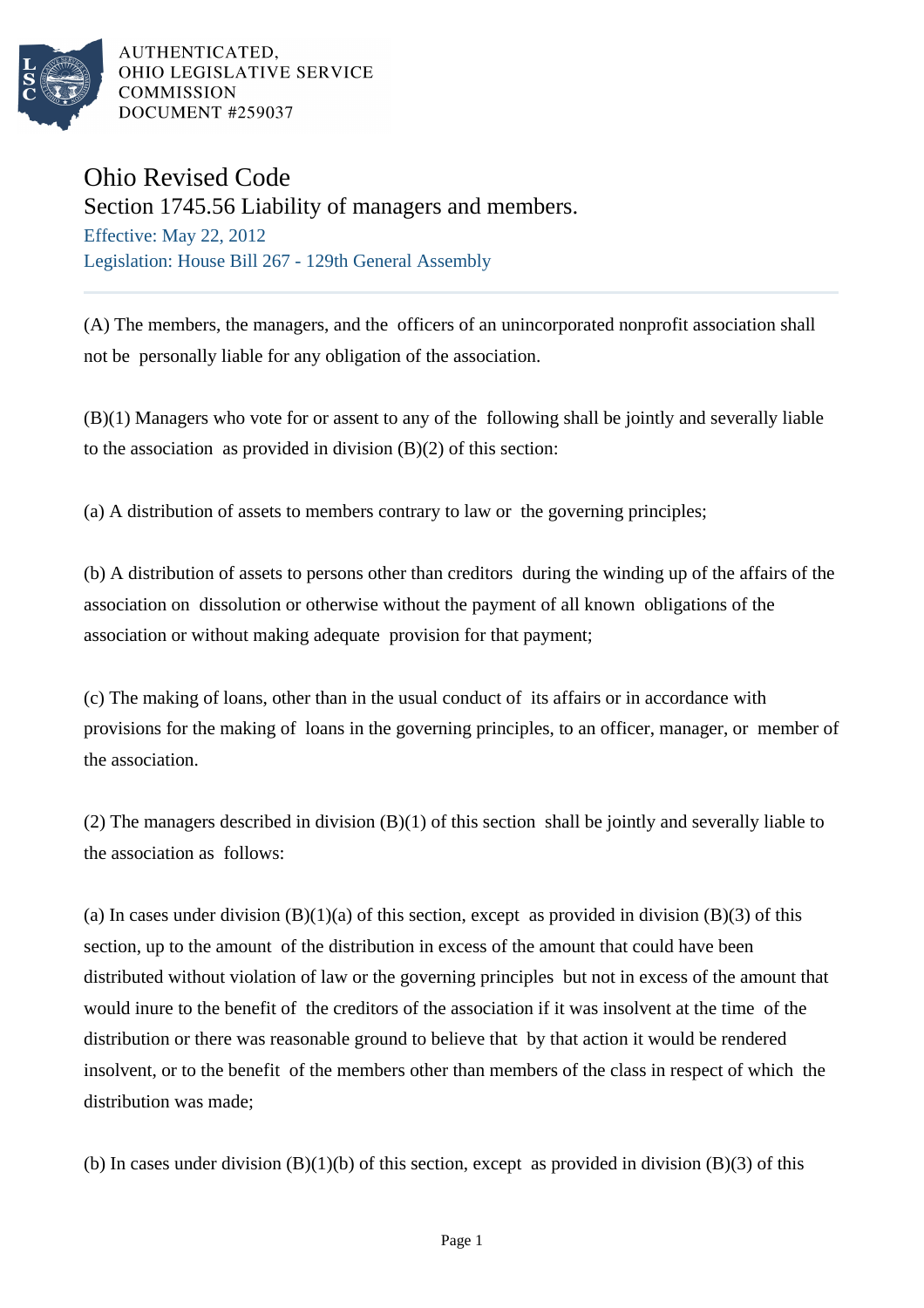

## AUTHENTICATED. OHIO LEGISLATIVE SERVICE **COMMISSION** DOCUMENT #259037

section, to the extent that those obligations that are not otherwise barred by statute are not paid or for the payment of which adequate provision has not been made;

(c) In cases under division  $(B)(1)(c)$  of this section, for the amount of the loan with interest at the rate of six per cent per annum until that amount has been paid.

(3) A manager shall not be liable under division  $(B)(1)(a)$  or (b) of this section if in determining the amount available for any distribution under that division, the manager in good faith relied on a financial statement of the association prepared by an officer or employee of the association in charge of its accounts or certified by a public accountant or firm of public accountants, in good faith considered the assets to be of their book value, or followed what the manager believed to be sound accounting and business practice.

(C) A manager who is present at a meeting of the managers or of a committee of the managers at which action on any matter is authorized or taken and who has not voted for or against that action shall be presumed to have voted for the action unless the manager's written dissent from the action is filed either during the meeting or within a reasonable time after the adjournment of the meeting, with the person acting as secretary of the meeting or with the secretary of the association.

(D) A member who knowingly receives any distribution made contrary to law or the governing principles shall be liable to the association for the amount received by the member that is in excess of the amount that could have been distributed without violation of law or the governing principles.

(E) A manager against whom a claim is asserted under or pursuant to this section and who is held liable on the claim shall be entitled to contribution, on equitable principles, from other managers who are also liable. Additionally, any manager against whom a claim is asserted under or pursuant to this section or who is held liable on the claim shall have a right of contribution from the members who knowingly received any distribution made contrary to law or the governing principles, and those members as among themselves shall also be entitled to contribution in proportion to the amounts received by them respectively.

(F) No action shall be brought by or on behalf of an association upon any cause of action arising under division  $(B)(1)(a)$  or (b) of this section at any time after two years from the day on which the